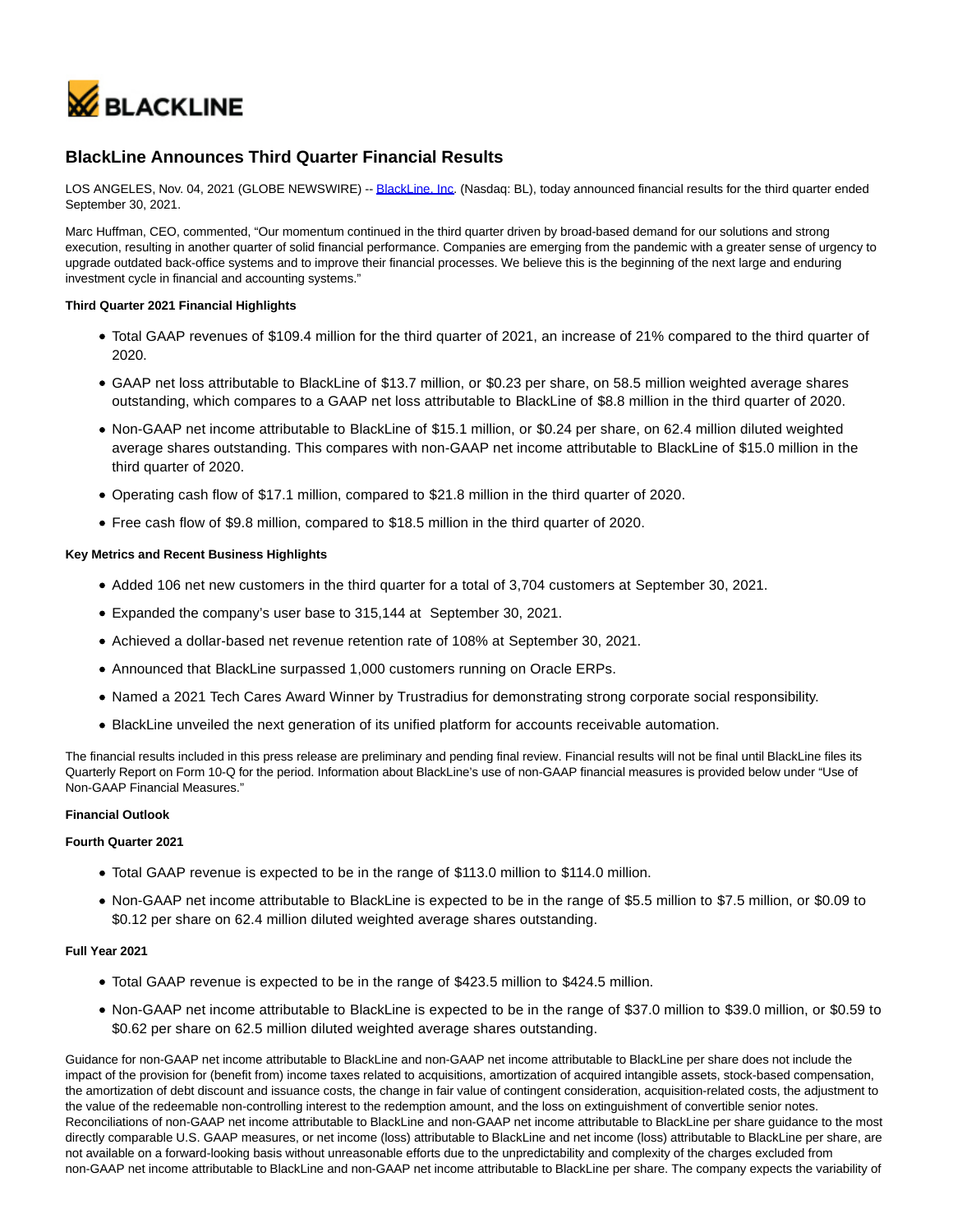the above changes could have a significant, and potentially unpredictable, impact on its future GAAP net income (loss) attributable to BlackLine and net income (loss) attributable to BlackLine per share.

#### **Quarterly Conference Call**

BlackLine, Inc. will hold a conference call to discuss its third quarter results at 2:00 p.m. Pacific time on Thursday, November 4, 2021. A live audio webcast will be accessible on BlackLine's investor relations website at [https://investors.blackline.com.](https://www.globenewswire.com/Tracker?data=jx9ck6M8-za8FGAPcocPPyQhXa5GqMB1vGYf4dHiBtliIWYkZ6IxwVFgojLnZtVXP8G3hIsN95_BTtJ9STIXxvU5TVZFvna_DOGsIHdnB8szlcPt9QaSMCKJ1deB5zSK) The call can also be accessed domestically at (844) 229-7595 and internationally at (314) 888-4260, passcode 1487693. A telephonic replay will be available through Thursday, November 11, 2021 at (855) 859-2056 or (404) 537-3406, passcode 1487693. A replay of the webcast will be available a[t https://investors.blackline.com/ f](https://www.globenewswire.com/Tracker?data=jx9ck6M8-za8FGAPcocPPyQhXa5GqMB1vGYf4dHiBtmBMxqlPjzA0xeElVucSYD2XMB6pzOpLImuQGefbSaIQ30f3N_6nFGzFpgD9MgB2QKdTaJMya54f3zYEs7VWEYF)or 12 months. BlackLine has used, and intends to continue to use, its Investor Relations website as a means of disclosing material non-public information and for complying with its disclosure obligations under Regulation FD.

#### **About BlackLine**

Companies come to **BlackLine, Inc.** (Nasdaq: BL) because their traditional manual accounting processes are not sustainable. **BlackLine's cloud-based** solutions and market-leading customer service help companies move to modern accounting by unifying their data and processes, automating repetitive work, and driving accountability through visibility. BlackLine provides solutions to manage and automate financial close, accounts receivable and intercompany accounting processes, helping large enterprises and midsize companies across all industries do accounting work better, faster and with more control.

Over 3,700 customers trust BlackLine to help them close faster with complete and accurate results. The company is the pioneer of the cloud financial close market and recognized as the leader by customers at leading end-user review sites including Gartner Peer Insights, G2 and TrustRadius. Based in Los Angeles, BlackLine also has regional headquarters in London, Singapore, and Sydney. For more information, please visi[t blackline.com.](https://www.globenewswire.com/Tracker?data=-eJKmUJ5UbA7PFGPFYOu_JXQJpgpKSVwi4MGU6vvCe0jWz0669slopdY8CdpoRuN0HNikXODyo3SMWxdAfJk_A==)

#### **Forward-looking Statements**

This release and the conference call referenced above contain forward-looking statements within the meaning of the Private Securities Litigation Reform Act of 1995. In some cases, you can identify forward-looking statements by terminology such as "may," "will," "should," "could," "expect," "plan," anticipate," "believe," "estimate," "predict," "intend," "potential," "would," "continue," "ongoing" or the negative of these terms or other comparable terminology. Forward-looking statements in this release and quarterly conference call include, but are not limited to, statements regarding BlackLine's future financial and operational performance, including, without limitation, GAAP and non-GAAP guidance for the fourth quarter and full year of 2021, our expectations for our business, including the demand environment, BlackLine's addressable market, market position and pipeline, our international growth, our relationships with our customers and partners, including opportunities to expand those relationships, the impact of the COVID-19 pandemic on our business, our market and our industry, and the trends in our industry, including digital finance transformation.

Any forward-looking statements contained in this press release or the quarterly conference call are based upon BlackLine's historical performance and its current plans, estimates and expectations and are not a representation that such plans, estimates, or expectations will be achieved. Forwardlooking statements are based on information available at the time those statements are made and/or management's good faith beliefs and assumptions as of that time with respect to future events, and are subject to risks and uncertainties. If any of these risks or uncertainties materialize or if any assumptions prove incorrect, actual performance or results may differ materially from those expressed in or suggested by the forward looking statements. These risks and uncertainties include, but are not limited to risks related to the company's ability to attract new customers and expand sales to existing customers; the extent to which customers renew their subscription agreements or increase the number of users; the company's ability to manage growth and scale effectively, including additional headcount and entry into new geographies; the company's ability to provide successful enhancements, new features and modifications to its software solutions; the company's ability to develop new products and software solutions and the success of any new product and service introductions; the success of the company's strategic relationships with technology vendors and business process outsourcers, channel partners and alliance partners; any breaches of the company's security measures; a disruption in the company's hosting network infrastructure; costs and reputational harm that could result from defects in the company's solution; the loss of any key employees; the impact of the COVID-19 pandemic and related measures taken by governments and private industry; continued strong demand for the company's software in the United States, Europe, Asia Pacific and Latin America; the company's ability to compete as the financial close management provider for organizations of all sizes; the timing and success of solutions offered by competitors; changes in the proportion of the company's customer base that is comprised of enterprise or mid-sized organizations; the company's ability to expand its enterprise and mid-market sales teams and effectively manage its sales forces and their performance and productivity; fluctuations in our financial results due to long and increasingly variable sales cycles, failure to protect the company's intellectual property; the company's ability to integrate acquired businesses and technologies successfully or achieve the expected benefits of such transactions; unpredictable and uncertain macro and regional economic conditions; seasonality; changes in current tax or accounting rules; cyber attacks and the risk that the company's security measures may not be sufficient to secure its customer or confidential data adequately; acts of terrorism or other vandalism, war or natural disasters including the effects of climate change; the impact of any determination of deficiencies or weaknesses in our internal controls and processes; and other risks and uncertainties described in the other filings we make with the Securities and Exchange Commission from time to time, including the risks described under the heading "Risk Factors" in our Quarterly Report on Form 10-Q for the quarter end June 30, 2021 filed with the Securities and Exchange Commission on August 5, 2021 and the Annual Report on Form 10-K for the year ended December 31, 2020 filed with the Securities and Exchange Commission on February 25, 2021. Additional information will also be set forth in our Quarterly Report on Form 10-Q for the quarter ended September 30, 2021. Forward-looking statements should not be read as a guarantee of future performance or results, and you should not place undue reliance on such statements. Except as required by law, we do not undertake any obligation to publicly update or revise any forward-looking statement, whether as a result of new information, future developments or otherwise. All of the information in this press release is subject to completion of our quarterly review process.

#### **Use of Non-GAAP Financial Measures**

To supplement its consolidated financial statements, which are prepared and presented in accordance with U.S. generally accepted accounting principles, or GAAP, BlackLine has provided in this release and the quarterly conference call held on November 4, 2021 certain financial measures that have not been prepared in accordance with GAAP defined as "non-GAAP financial measures," which include (i) non-GAAP gross profit and non-GAAP gross margin, (ii) non-GAAP operating expenses, (iii) non-GAAP income (loss) from operations, (iv) non-GAAP net income (loss) attributable to BlackLine, Inc. and non-GAAP net income (loss) attributable to BlackLine, Inc. per share, (v) and free cash flow.

BlackLine's management uses these non-GAAP financial measures internally in analyzing its financial results and believes they are useful to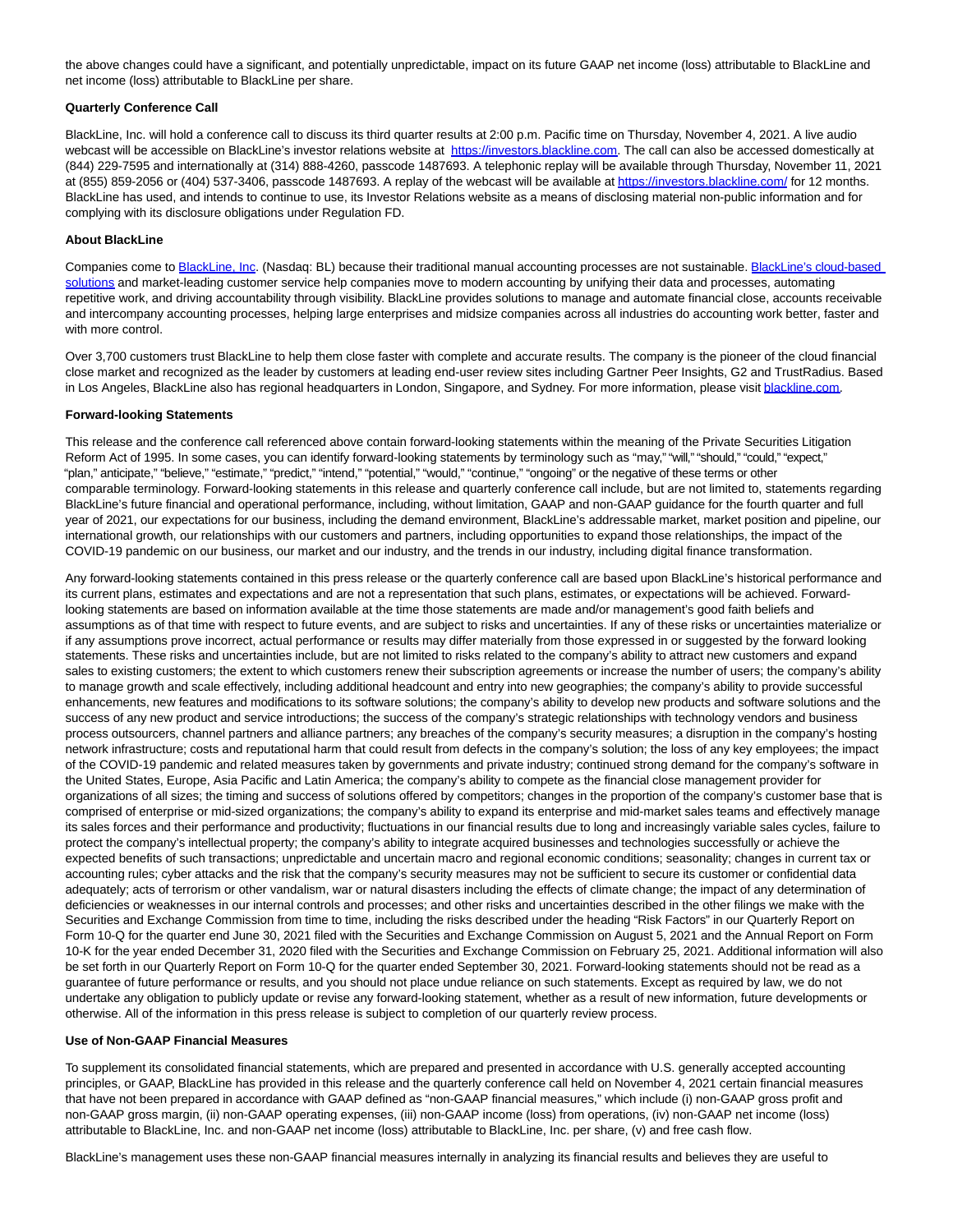investors, as a supplement to the corresponding GAAP measures, in evaluating BlackLine's ongoing operational performance and trends and in comparing its financial measures with other companies in the same industry, many of which present similar non-GAAP financial measures to help investors understand the operational performance of their businesses. However, it is important to note that the particular items BlackLine excludes from, or includes in, its non-GAAP financial measures may differ from the items excluded from, or included in, similar non-GAAP financial measures used by other companies in the same industry. Non-GAAP financial measures should not be considered in isolation from, or as a substitute for, financial information prepared in accordance with GAAP. Investors are encouraged to review the reconciliation of these non-GAAP measures to their most directly comparable GAAP financial measures. A reconciliation of the non-GAAP financial measures to such GAAP measures has been provided in the tables included as part of this press release.

Non-GAAP Gross Profit and Non-GAAP Gross Margin. Non-GAAP gross profit is defined as GAAP revenues less GAAP cost of revenues adjusted for the amortization of acquired developed technology and stock-based compensation. Non-GAAP gross margin is defined as non-GAAP gross profit divided by GAAP revenues. BlackLine believes that presenting non-GAAP gross margin is useful to investors as it eliminates the impact of certain non-cash expenses and allows a direct comparison of gross margin between periods.

Non-GAAP Operating Expenses. Non-GAAP operating expenses include (a) non-GAAP sales and marketing expense, (b) non-GAAP research and development expense and (c) non-GAAP general and administrative expense. Non-GAAP sales and marketing expense is defined as GAAP sales and marketing expense adjusted for the amortization of acquired intangibles and stock-based compensation. Non-GAAP research and development expense is defined as GAAP research and development expense adjusted for stock-based compensation. Non-GAAP general and administrative expense is defined as GAAP general and administrative expense as adjusted for the amortization of acquired intangibles, stock-based compensation, the change in fair value of contingent consideration, acquisition-related costs, and legal settlement gains. BlackLine believes that presenting each of the non-GAAP operating expenses is useful to investors as it eliminates the impact of certain cash and non-cash expenses and allows a direct comparison of operating expenses between periods.

Non-GAAP Income (Loss) from Operations. Non-GAAP income (loss) from operations is defined as GAAP income (loss) from operations adjusted for the amortization of intangible assets, stock-based compensation, the change in fair value of contingent consideration, acquisition-related costs, and legal settlement gains. The company believes that presenting non-GAAP income (loss) from operations is useful to investors as it eliminates the impact of items that have been impacted by the company's acquisitions and other related costs in order to allow a direct comparison of loss from operations between all periods presented.

Non-GAAP Net Income (Loss) attributable to BlackLine. Non-GAAP net income (loss) attributable to Blackline is defined as GAAP net income (loss) adjusted for the impact of the provision for (benefit from) income taxes related to acquisitions, amortization of intangible assets, stock-based compensation, the amortization of debt discount and issuance costs from our convertible notes, the change in the fair value of contingent consideration, acquisition-related costs, legal settlement gains, the adjustment to the value of the redeemable non-controlling interest to the redemption amount, and the loss on extinguishment of convertible senior notes. Non-GAAP diluted net income (loss) per common share includes the adjustment for shares resulting from the elimination of stock-based compensation. The company believes that presenting non-GAAP net income (loss) is useful to investors as it eliminates the impact of items that have been impacted by the company's acquisitions and other related costs in order to allow a direct comparison of net loss between all periods presented.

Free Cash Flow. Free cash flow is defined as cash flows provided by operating activities less cash flows used to purchase property and equipment, financed and otherwise, capitalized software development, and intangible assets. BlackLine believes that presenting free cash flow is useful to investors as it provides a measure of the company's liquidity used by management to evaluate the amount of cash generated by the company's business including the impact of purchases of property and equipment and cost of capitalized software development.

#### **Use of Operating Metrics**

BlackLine has provided in this release and the quarterly conference call held on November 4, 2021 certain operating metrics, including (i) number of customers, (ii) number of users and (iii) dollar-based net revenue retention rate, which BlackLine uses to evaluate its business, measure its performance, identify trends affecting its business, formulate financial projections and make strategic decisions. These operating metrics exclude the impact of Runbook licensed customers and users as these customers did not have an active subscription agreement with BlackLine as of September 30, 2021.

Dollar-based Net Revenue Retention Rate. Dollar-based net revenue retention rate is calculated as the implied monthly subscription and support revenue at the end of a period for the base set of customers from which the company generated subscription revenue in the year prior to the calculation, divided by the implied monthly subscription and support revenue one year prior to the date of calculation for that same customer base. This calculation does not reflect implied monthly subscription and support revenue for new customers added during the one-year period but does include the effect of customers who terminated during the period. Implied monthly subscription and support revenue is defined as the total amount of minimum subscription and support revenue contractually committed to, under each of BlackLine's customer agreements over the entire term of the agreement, divided by the number of months in the term of the agreement. BlackLine believes that dollar-based net revenue retention rate is an important metric to measure the long-term value of customer agreements and the company's ability to retain and grow its relationships with existing customers over time.

Number of Customers. A customer is defined as an entity with an active subscription agreement as of the measurement date. In situations where an organization has multiple subsidiaries or divisions, each entity that is invoiced as a separate entity is treated as a separate customer. In an instance where an existing customer requests its invoice be divided for the sole purpose of restructuring its internal billing arrangement without any incremental increase in revenue, such customer continues to be treated as a single customer. BlackLine believes that its ability to expand its customer base is an indicator of the company's market penetration and the growth of its business.

Number of Users. Historically, BlackLine's products were priced based on the number of users of its platform. Over time, the company has begun to sell an increasing number of non-user based products with fixed or transaction-based pricing. For this reason, we believe the growth in the number of total users is less correlated to the growth of the business overall.

**Media Contact:** BlackLine Kimberly Uberti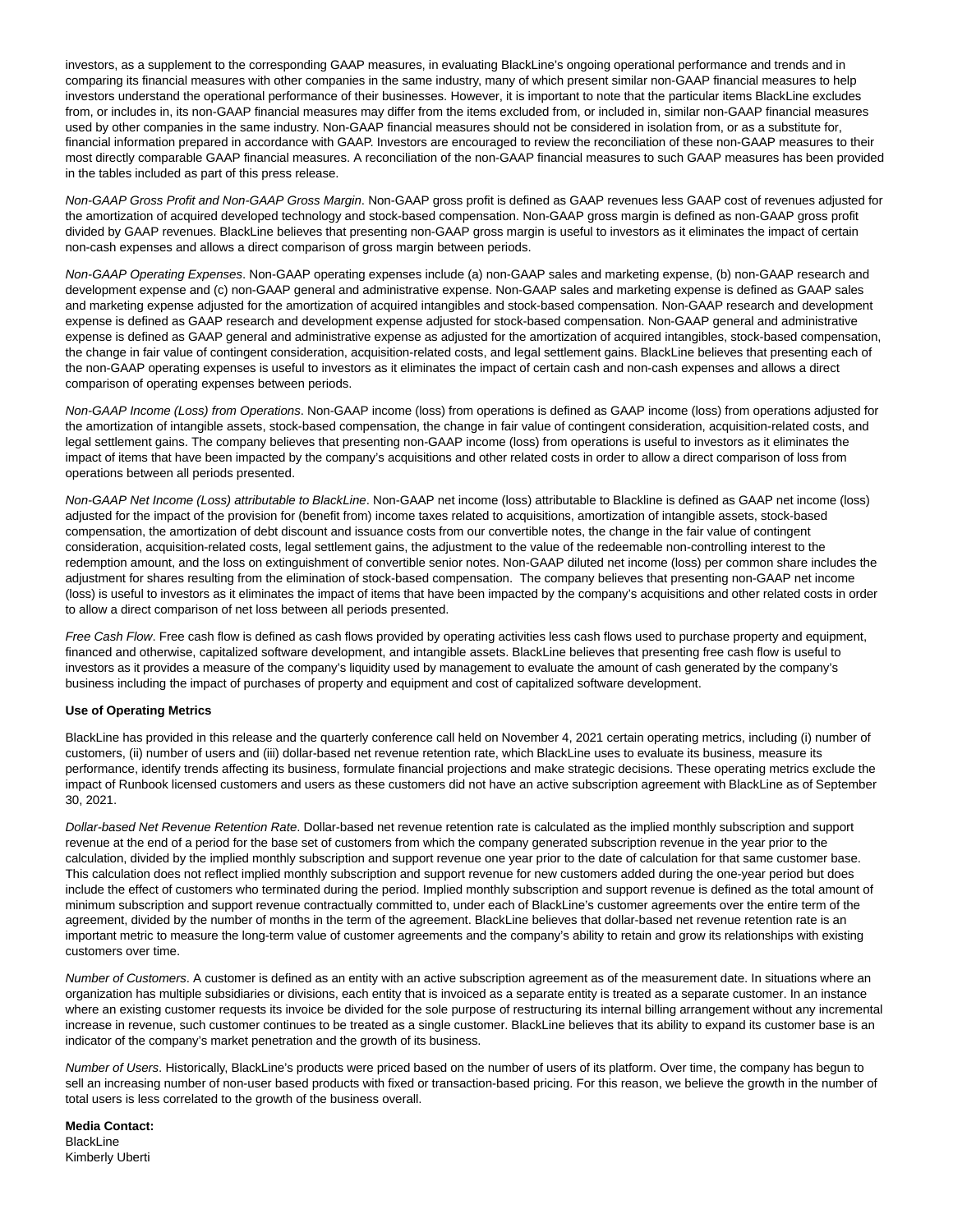**Investor Relations Contact:** BlackLine IR [Investors@blackline.com](https://www.globenewswire.com/Tracker?data=8piEqMEO2XO4nhDzePimOqCyj_bJUohWNsHvp7Y07ETVQe3oncwAMZA7YKSUSZTjdXACLNfazHpNiujDPWe_g5n128Swwrv6qeyzVZF-RJQ=)

# **BlackLine, Inc. Consolidated Balance Sheets** (in thousands) (unaudited)

|                                                                                  | September 30,<br>2021 | December 31,<br>2020 |
|----------------------------------------------------------------------------------|-----------------------|----------------------|
| <b>ASSETS</b>                                                                    |                       |                      |
| Cash and cash equivalents                                                        | \$<br>378,977         | \$<br>367,413        |
| Marketable securities                                                            | 798,952               | 175,206              |
| Accounts receivable, net of allowances for credit losses                         | 105,042               | 111,270              |
| Prepaid expenses and other current assets                                        | 18,462                | 20,226               |
| Total current assets                                                             | 1,301,433             | 674,115              |
| Capitalized software development costs, net                                      | 22,077                | 15,690               |
| Property and equipment, net                                                      | 13,167                | 13,239               |
| Intangible assets, net                                                           | 38,244                | 46,674               |
| Goodwill                                                                         | 289,710               | 289,710              |
| Operating lease right-of-use assets                                              | 6,798                 | 8,708                |
| Other assets                                                                     | 78,963                | 65,369               |
| <b>Total assets</b>                                                              | \$<br>1,750,392       | \$<br>1,113,505      |
| LIABILITIES, REDEEMABLE NON-CONTROLLING INTEREST, AND STOCKHOLDERS' EQUITY       |                       |                      |
| Accounts payable                                                                 | \$<br>2,175           | \$<br>3,150          |
| Accrued expenses and other current liabilities                                   | 38,869                | 35,958               |
| Deferred revenue                                                                 | 209,608               | 191,137              |
| Short-term portion of operating lease liabilities                                | 3,589                 | 4,147                |
| Short-term portion of contingent consideration                                   | 2,008                 | 7,938                |
| <b>Total current liabilities</b>                                                 | 256,249               | 242,330              |
| Operating lease liabilities, noncurrent                                          | 5,463                 | 7,356                |
| Convertible senior notes, net                                                    | 1,097,973             | 407,032              |
| Contingent consideration                                                         | 18,056                | 15,552               |
| Deferred tax liabilities                                                         | 9,511                 | 6,566                |
| Deferred revenue, noncurrent                                                     | 276                   | 75                   |
| Other long-term liabilities                                                      | 75                    |                      |
| <b>Total liabilities</b>                                                         | 1,387,603             | 678,911              |
| Redeemable non-controlling interest                                              | 22,049                | 12,524               |
| Stockholders' equity:                                                            |                       |                      |
| Common stock                                                                     | 586                   | 577                  |
| Additional paid-in capital                                                       | 609,433               | 622,768              |
| Accumulated other comprehensive income                                           | 157                   | 376                  |
| Accumulated deficit                                                              | (269, 436)            | (201, 651)           |
| Total stockholders' equity                                                       | 340,740               | 422,070              |
| Total liabilities, redeemable non-controlling interest, and stockholders' equity | \$<br>1,750,392       | \$<br>1,113,505      |

**BlackLine, Inc. Consolidated Statements of Operations** (in thousands, except per share data) (unaudited)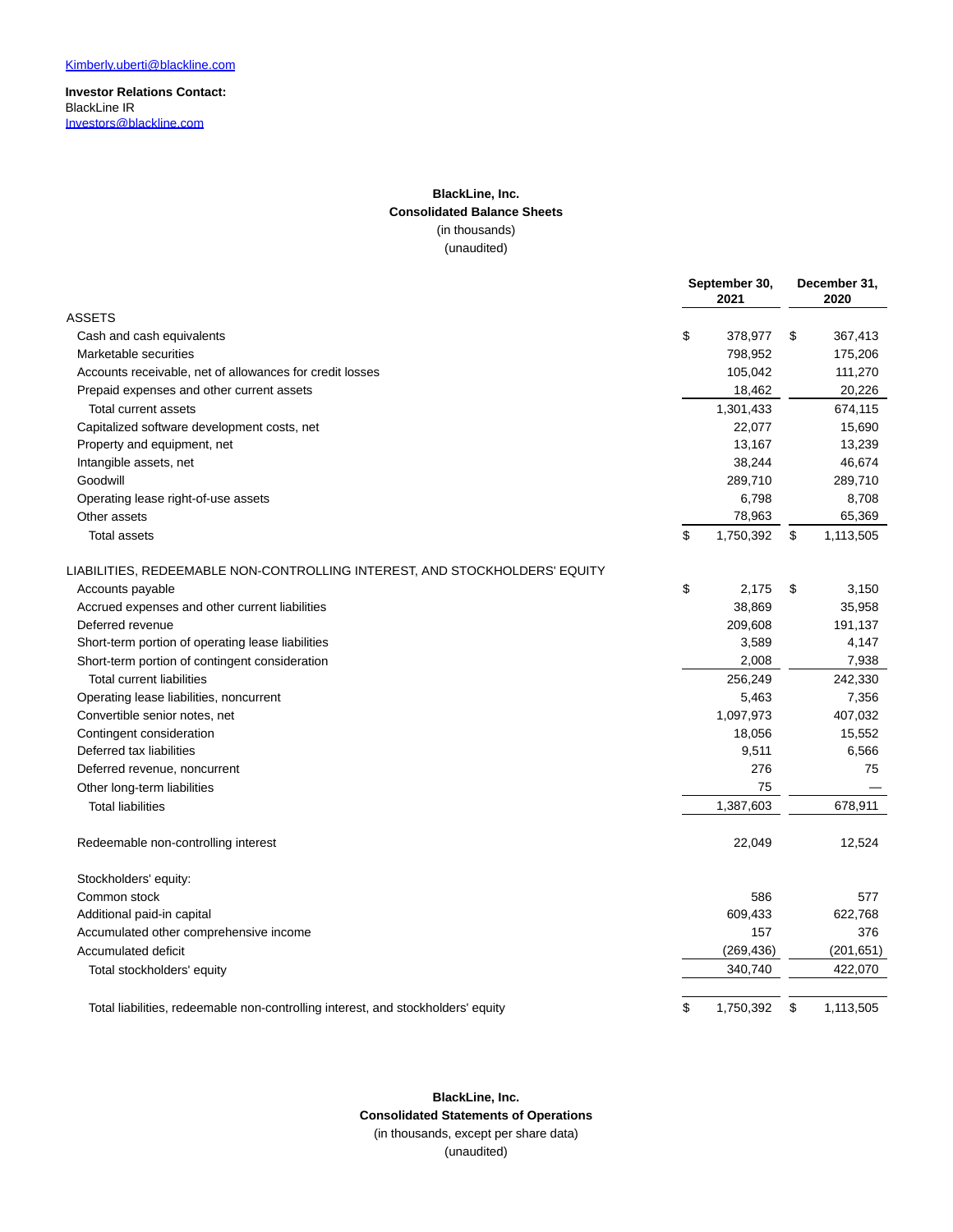|                                                                | <b>Quarter Ended</b><br>September 30. |           |    |          |               | <b>Nine Months Ended</b> |    |           |  |  |  |
|----------------------------------------------------------------|---------------------------------------|-----------|----|----------|---------------|--------------------------|----|-----------|--|--|--|
|                                                                |                                       |           |    |          |               | September 30,            |    |           |  |  |  |
|                                                                |                                       | 2021      |    | 2020     |               | 2021                     |    | 2020      |  |  |  |
| Revenues                                                       |                                       |           |    |          |               |                          |    |           |  |  |  |
| Subscription and support                                       | \$                                    | 102,924   | \$ | 83,875   | \$            | 289,749                  | \$ | 238,777   |  |  |  |
| <b>Professional services</b>                                   |                                       | 6,478     |    | 6,282    |               | 20,631                   |    | 17,250    |  |  |  |
| <b>Total revenues</b>                                          |                                       | 109,402   |    | 90,157   |               | 310,380                  |    | 256,027   |  |  |  |
| Cost of revenues                                               |                                       |           |    |          |               |                          |    |           |  |  |  |
| Subscription and support                                       |                                       | 17,948    |    | 11,700   |               | 50,540                   |    | 34,708    |  |  |  |
| <b>Professional services</b>                                   |                                       | 6,489     |    | 5,282    |               | 19,359                   |    | 15,082    |  |  |  |
| Total cost of revenues                                         |                                       | 24,437    |    | 16,982   |               | 69,899                   |    | 49,790    |  |  |  |
| Gross profit                                                   |                                       | 84,965    |    | 73,175   |               | 240,481                  |    | 206,237   |  |  |  |
| Operating expenses                                             |                                       |           |    |          |               |                          |    |           |  |  |  |
| Sales and marketing                                            |                                       | 48,799    |    | 42,588   |               | 146,410                  |    | 129,199   |  |  |  |
| Research and development                                       |                                       | 18,843    |    | 14,829   |               | 56,611                   |    | 38,423    |  |  |  |
| General and administrative                                     |                                       | 11,372    |    | 17,794   |               | 59,886                   |    | 51,314    |  |  |  |
| Total operating expenses                                       |                                       | 79,014    |    | 75,211   |               | 262,907                  |    | 218,936   |  |  |  |
| Income (loss) from operations                                  |                                       | 5,951     |    | (2,036)  |               | (22, 426)                |    | (12, 699) |  |  |  |
| Other income (expense)                                         |                                       |           |    |          |               |                          |    |           |  |  |  |
| Interest income                                                |                                       | 231       |    | 648      |               | 412                      |    | 4,142     |  |  |  |
| Interest expense                                               |                                       | (16, 110) |    | (5, 914) |               | (46, 582)                |    | (17, 340) |  |  |  |
| Other income (expense), net                                    |                                       | (15, 879) |    | (5,266)  |               | (46, 170)                |    | (13, 198) |  |  |  |
| Loss before income taxes                                       |                                       | (9,928)   |    | (7, 302) |               | (68, 596)                |    | (25, 897) |  |  |  |
| Provision for (benefit from) income taxes                      |                                       | (210)     |    | 555      |               | (78)                     |    | 871       |  |  |  |
| Net loss                                                       |                                       | (9,718)   |    | (7, 857) |               | (68, 518)                |    | (26, 768) |  |  |  |
| Net loss attributable to non-controlling interest              |                                       | (252)     |    | (425)    |               | (733)                    |    | (1,081)   |  |  |  |
| Adjustment attributable to non-controlling interest (a)        |                                       | 4,275     |    | 1,319    |               | 10,366                   |    | 4,239     |  |  |  |
| Net loss attributable to BlackLine, Inc. (a)                   | \$                                    | (13, 741) | \$ | (8,751)  | $\sqrt[6]{3}$ | (78, 151)                | \$ | (29, 926) |  |  |  |
| Basic net loss attributable to BlackLine, Inc. per share:      |                                       |           |    |          |               |                          |    |           |  |  |  |
| Basic net loss attributable to BlackLine, Inc. per share (a)   | \$                                    | (0.23)    | \$ | (0.15)   | \$            | (1.34)                   | \$ | (0.53)    |  |  |  |
| Shares used to calculate basic net loss per share              |                                       | 58,508    |    | 57,063   |               | 58,196                   |    | 56,619    |  |  |  |
| Diluted net loss attributable to BlackLine, Inc. per share:    |                                       |           |    |          |               |                          |    |           |  |  |  |
| Diluted net loss attributable to BlackLine, Inc. per share (a) |                                       | (0.23)    |    | (0.15)   |               | (1.34)                   | \$ | (0.53)    |  |  |  |
| Shares used to calculate diluted net loss per share            |                                       | 58,508    |    | 57,063   |               | 58,196                   |    | 56,619    |  |  |  |

(a) During the third quarter of 2020, the Company identified that, commencing in 2019, it had incorrectly calculated its quarterly adjustment to the carrying value of its redeemable non-controlling interest with a corresponding impact to net loss attributable to BlackLine, Inc., adjustment attributable to non-controlling interest, and basic and diluted net loss per share attributable to BlackLine, Inc. The Company corrected the \$1.5 million cumulative impact of such prior-period errors as an out-of-period adjustment in the quarter ended September 30, 2020.

# **BlackLine, Inc. Consolidated Statements of Cash Flows** (in thousands)

(unaudited)

|                                                                                    |    | <b>Quarter Ended</b><br>September 30, |  |          |      | <b>Nine Months Ended</b><br>September 30. |      |           |  |  |
|------------------------------------------------------------------------------------|----|---------------------------------------|--|----------|------|-------------------------------------------|------|-----------|--|--|
|                                                                                    |    | 2021                                  |  | 2020     | 2021 |                                           | 2020 |           |  |  |
| CASH FLOWS FROM OPERATING ACTIVITIES:                                              |    |                                       |  |          |      |                                           |      |           |  |  |
| Net loss attributable to BlackLine, Inc.                                           | \$ | $(13,741)$ \$                         |  | (8,751)  | \$   | $(78, 151)$ \$                            |      | (29,926)  |  |  |
| Net loss and adjustment attributable to redeemable non-controlling<br>interest     |    | 4.023                                 |  | 894      |      | 9.633                                     |      | 3.158     |  |  |
| Net loss                                                                           |    | (9,718)                               |  | (7, 857) |      | (68, 518)                                 |      | (26, 768) |  |  |
| Adjustments to reconcile net loss to net cash provided by operating<br>activities: |    |                                       |  |          |      |                                           |      |           |  |  |
| Depreciation and amortization                                                      |    | 6.743                                 |  | 5.178    |      | 20.175                                    |      | 14.615    |  |  |
| Change in fair value of contingent consideration                                   |    | (10, 346)                             |  | (72)     |      | (3, 426)                                  |      | (148)     |  |  |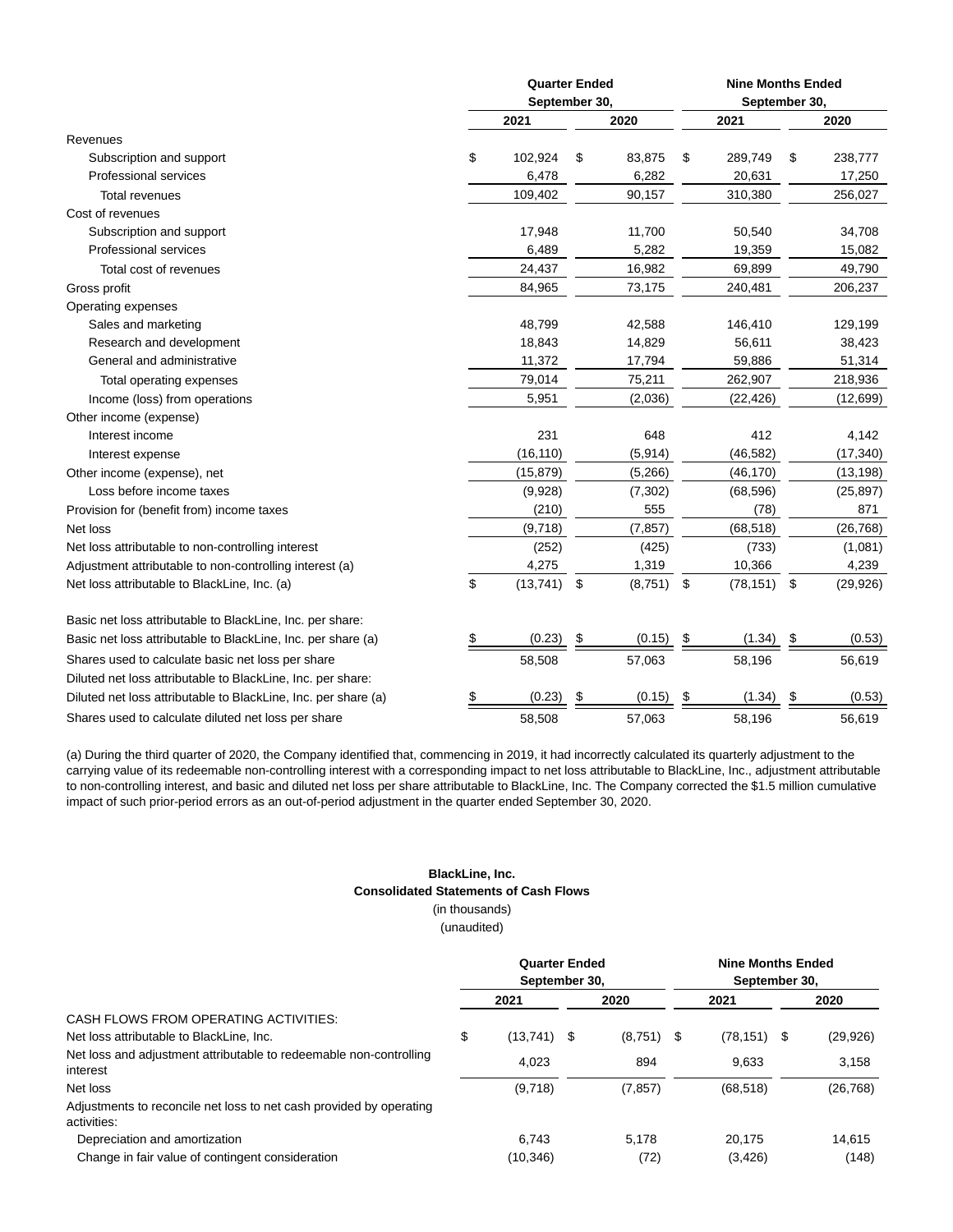| Amortization of debt discount and issuance costs                                                                         | 16,031        | 5,758         | 39,272        | 16,874        |
|--------------------------------------------------------------------------------------------------------------------------|---------------|---------------|---------------|---------------|
| Stock-based compensation                                                                                                 | 16,930        | 13,326        | 48,789        | 35,398        |
| Loss on extinguishment of convertible senior notes                                                                       |               |               | 7,012         |               |
| Noncash lease expense                                                                                                    | 1,202         | 1,186         | 3,387         | 3,557         |
| Accretion of purchase discounts on marketable securities, net                                                            | (88)          | 301           | (158)         | (333)         |
| Net foreign currency (gains) losses                                                                                      | 35            | (237)         | 478           | (275)         |
| Deferred income taxes                                                                                                    | (14)          | 17            | 40            | 179           |
| Provision (benefit) for credit losses                                                                                    | (29)          | 233           | (55)          | 373           |
| Changes in operating assets and liabilities                                                                              |               |               |               |               |
| Accounts receivable                                                                                                      | (4,233)       | 7,152         | 5,436         | 11,557        |
| Prepaid expenses and other current assets                                                                                | (282)         | (627)         | 1,646         | (3, 143)      |
| Other assets                                                                                                             | (4,272)       | (2,278)       | (13,609)      | (5,684)       |
| Accounts payable                                                                                                         | (1,751)       | (3,891)       | (985)         | (4, 569)      |
| Accrued expenses and other current liabilities                                                                           | 5,305         | 6,668         | 3,665         | (1,032)       |
| Deferred revenue                                                                                                         | 2,993         | (1,725)       | 18,672        | 3,056         |
| Operating lease liabilities                                                                                              | (1, 432)      | (1, 343)      | (3, 854)      | (3,734)       |
| Net cash provided by operating activities                                                                                | 17,074        | 21,789        | 57,967        | 39,923        |
| CASH FLOWS FROM INVESTING ACTIVITIES:                                                                                    |               |               |               |               |
| Purchases of marketable securities                                                                                       | (374, 094)    |               | (1, 107, 908) | (116, 400)    |
| Proceeds from maturities of marketable securities                                                                        | 100,000       | 36,723        | 484,209       | 460,982       |
| Proceeds from sales of marketable securities                                                                             |               |               |               | 25,959        |
| Capitalized software development costs                                                                                   | (3,677)       | (2,844)       | (11, 240)     | (7,838)       |
| Purchases of property and equipment                                                                                      | (3, 475)      | (291)         | (5, 197)      | (2,515)       |
| Cash paid for pending acquisition                                                                                        |               | (121, 433)    |               | (121, 433)    |
| Purchases of intangible assets                                                                                           |               |               |               | (2, 333)      |
| Net cash provided by (used in) investing activities                                                                      | (281, 246)    | (87, 845)     | (640,136)     | 236,422       |
| CASH FLOWS FROM FINANCING ACTIVITIES:                                                                                    |               |               |               |               |
| Proceeds from issuance of convertible senior notes, net of issuance                                                      |               |               |               |               |
| costs                                                                                                                    |               |               | 1,128,794     |               |
| Partial repurchase of convertible senior notes                                                                           |               |               | (432, 230)    |               |
| Purchase of capped calls related to convertible senior notes                                                             |               |               | (102, 350)    |               |
| Proceeds from employee stock purchase plan                                                                               |               |               | 5,197         | 3,608         |
| Proceeds from exercises of stock options                                                                                 | 2,629         | 3,871         | 7,679         | 14,287        |
| Acquisition of common stock for tax withholding obligations                                                              | (2,713)       | (1, 272)      | (12, 649)     | (6, 128)      |
| Financed purchases of property and equipment                                                                             | (128)         | (169)         | (549)         | (394)         |
| Net cash provided by (used in) financing activities                                                                      | (212)         | 2,430         | 593,892       | 11,373        |
| Effect of foreign exchange rate changes on cash, cash equivalents,<br>and restricted cash                                | 3             | 88            | (201)         | 130           |
| Net increase (decrease) in cash, cash equivalents, and restricted<br>cash                                                | (264, 381)    | (63, 538)     | 11,522        | 287,848       |
| Cash, cash equivalents, and restricted cash, beginning of period                                                         | 643,816       | 471,888       | 367,913       | 120,502       |
| Cash, cash equivalents, and restricted cash, end of period                                                               | \$<br>379,435 | \$<br>408,350 | \$<br>379,435 | \$<br>408,350 |
| Cash and cash equivalents at end of period                                                                               | \$<br>378,977 | \$<br>408,070 | \$<br>378,977 | \$<br>408,070 |
| Restricted cash included within prepaid expenses and other current                                                       |               |               |               |               |
| assets at end of period                                                                                                  | 203           | 19            | 203           | 19            |
| Restricted cash included within other assets at end of period                                                            | 255           | 261           | 255           | 261           |
| Total cash, cash equivalents, and restricted cash at end of period<br>shown in the consolidated statements of cash flows | \$<br>379,435 | \$<br>408,350 | \$<br>379,435 | \$<br>408,350 |

# **BlackLine, Inc.**

**Reconciliations of Non-GAAP Financial Measures**

(in thousands, except percentages and per share data)

(unaudited)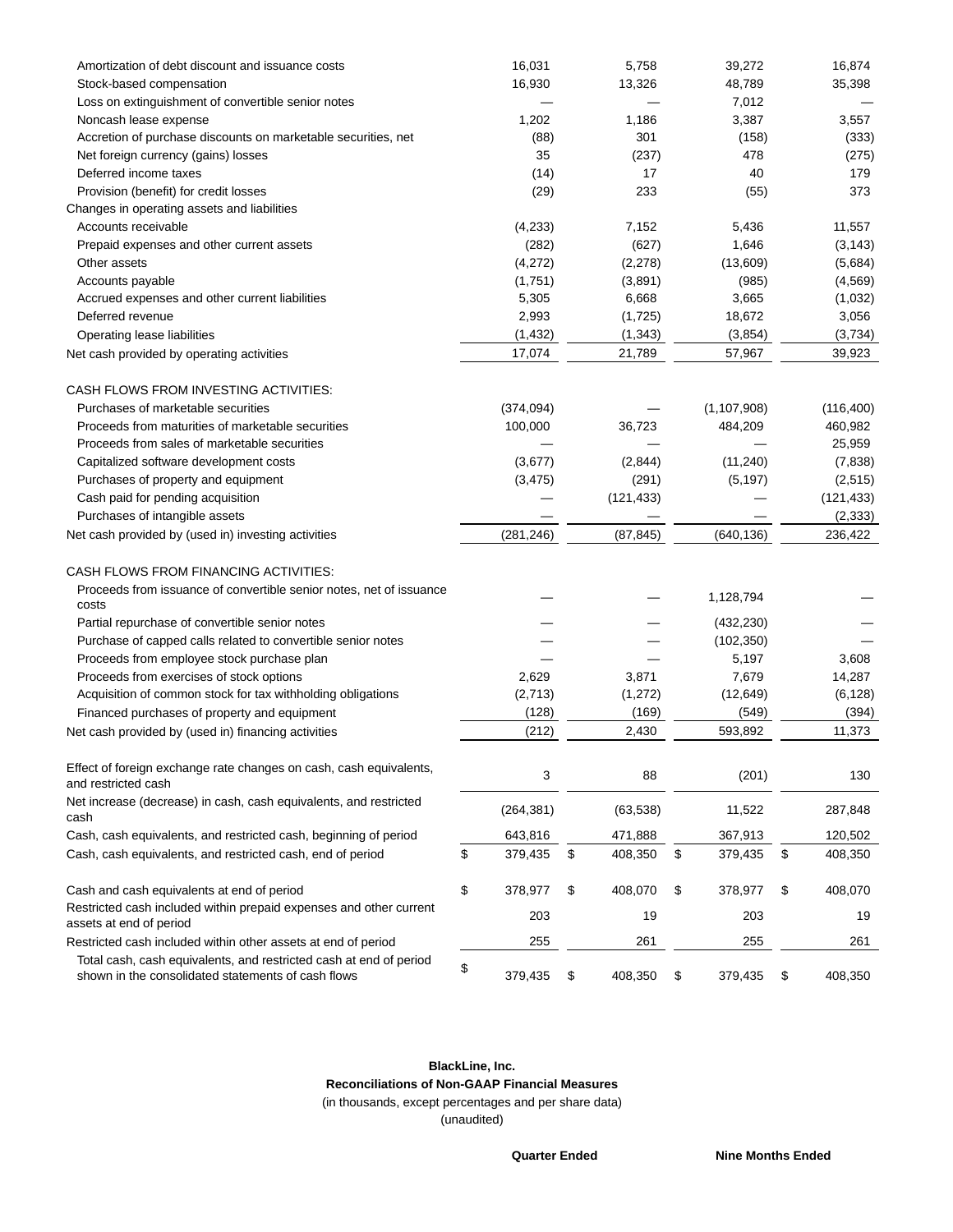|                                                                              | September 30, |           |    | September 30, |    |           |    |           |
|------------------------------------------------------------------------------|---------------|-----------|----|---------------|----|-----------|----|-----------|
|                                                                              |               | 2021      |    | 2020          |    | 2021      |    | 2020      |
| <b>Non-GAAP Gross Profit</b>                                                 |               |           |    |               |    |           |    |           |
| Gross profit                                                                 | \$            | 84,965    | \$ | 73,175        | \$ | 240,481   | \$ | 206,237   |
| Amortization of developed technology                                         |               | 675       |    | 176           |    | 2,010     |    | 527       |
| Stock-based compensation                                                     |               | 2.213     |    | 1,871         |    | 6,190     |    | 4,900     |
| <b>Total Non-GAAP Gross Profit</b>                                           | \$            | 87,853    | \$ | 75,222        | \$ | 248,681   | \$ | 211,664   |
| Gross margin                                                                 |               | 77.7%     |    | 81.2%         |    | 77.5%     |    | 80.6%     |
| Non-GAAP gross margin                                                        |               | 80.3%     |    | 83.4%         |    | 80.1%     |    | 82.7%     |
| <b>Non-GAAP Operating Income:</b>                                            |               |           |    |               |    |           |    |           |
| Income (loss) from operations                                                | \$            | 5,951     | \$ | (2,036)       | \$ | (22, 426) | \$ | (12, 699) |
| Amortization of intangible assets                                            |               | 2,630     |    | 1,622         |    | 8,430     |    | 4,787     |
| Stock-based compensation                                                     |               | 16,930    |    | 13,326        |    | 48,789    |    | 35,398    |
| Change in fair value of contingent consideration                             |               | (10, 346) |    | (72)          |    | (3, 426)  |    | (148)     |
| Acquisition-related costs                                                    |               |           |    | 1,790         |    |           |    | 1,790     |
| <b>Total non-GAAP operating income</b>                                       | \$            | 15,165    | \$ | 14,630        | \$ | 31,367    | \$ | 29,128    |
| Non-GAAP Net Income Attributable to BlackLine, Inc.                          |               |           |    |               |    |           |    |           |
| Net loss attributable to BlackLine, Inc. (a)                                 | \$            | (13,741)  | \$ | (8,751)       | \$ | (78, 151) | \$ | (29, 926) |
| Provision for (benefit from) income taxes related to acquisitions            |               | (636)     |    | 35            |    | (409)     |    | (53)      |
| Amortization of intangible assets                                            |               | 2,630     |    | 1,622         |    | 8,430     |    | 4,787     |
| Stock-based compensation                                                     |               | 16,877    |    | 13,326        |    | 48,695    |    | 35,398    |
| Amortization of debt discount and issuance costs                             |               | 16,031    |    | 5,758         |    | 39,272    |    | 16,874    |
| Change in fair value of contingent consideration                             |               | (10, 346) |    | (72)          |    | (3, 426)  |    | (148)     |
| Acquisition-related costs                                                    |               |           |    | 1,790         |    |           |    | 1,790     |
| Adjustment to redeemable non-controlling interest (a)                        |               | 4,275     |    | 1,319         |    | 10,366    |    | 4,239     |
| Loss on extinguishment of convertible senior notes                           |               |           |    |               |    | 7,012     |    |           |
| Total non-GAAP net income attributable to BlackLine, Inc.                    | \$            | 15,090    | \$ | 15,027        | \$ | 31,789    | \$ | 32,961    |
| Basic non-GAAP net income attributable to BlackLine, Inc. per share:         |               |           |    |               |    |           |    |           |
| Basic non-GAAP net income attributable to BlackLine, Inc. per<br>share (a)   | \$            | 0.26      | \$ | 0.26          | \$ | 0.55      | \$ | 0.58      |
| Shares used to calculate basic non-GAAP net income per share                 |               | 58,508    |    | 57,063        |    | 58,196    |    | 56,619    |
| Diluted non-GAAP net income attributable to BlackLine, Inc. per share:       |               |           |    |               |    |           |    |           |
| Diluted non-GAAP net income attributable to BlackLine, Inc. per<br>share (a) | \$            | 0.24      | \$ | 0.25          | \$ | 0.51      | \$ | 0.55      |
| Shares used to calculate diluted non-GAAP net income per share               |               | 62,400    |    | 61,213        |    | 62,474    |    | 60,445    |

|                                                     | <b>Quarter Ended</b> |                       |    |          |    | <b>Nine Months Ended</b> |                       |          |  |  |  |
|-----------------------------------------------------|----------------------|-----------------------|----|----------|----|--------------------------|-----------------------|----------|--|--|--|
|                                                     |                      | September 30,<br>2021 |    | 2020     |    | 2021                     | September 30,<br>2020 |          |  |  |  |
| <b>Non-GAAP Sales and Marketing Expense:</b>        |                      |                       |    |          |    |                          |                       |          |  |  |  |
| Sales and marketing expense                         | \$                   | 48.799                | \$ | 42,588   | \$ | 146,410                  | \$                    | 129,199  |  |  |  |
| Amortization of intangible assets                   |                      | (1, 477)              |    | (968)    |    | (4,986)                  |                       | (2,905)  |  |  |  |
| Stock-based compensation                            |                      | (5,760)               |    | (5,675)  |    | (16, 872)                |                       | (15,645) |  |  |  |
| Total non-GAAP sales and marketing expense          |                      | 41,562                | \$ | 35,945   | \$ | 124,552                  | \$                    | 110,649  |  |  |  |
| <b>Non-GAAP Research and Development Expense:</b>   |                      |                       |    |          |    |                          |                       |          |  |  |  |
| Research and development expense                    | \$                   | 18,843                | \$ | 14,829   | \$ | 56,611                   | \$                    | 38,423   |  |  |  |
| Stock-based compensation                            |                      | (2,788)               |    | (1, 954) |    | (8,264)                  |                       | (4,918)  |  |  |  |
| Total non-GAAP research and development expense     |                      | 16,055                | \$ | 12,875   | \$ | 48,347                   | \$                    | 33,505   |  |  |  |
| <b>Non-GAAP General and Administrative Expense:</b> |                      |                       |    |          |    |                          |                       |          |  |  |  |
| General and administrative expense                  | \$                   | 11,372                | \$ | 17.794   | \$ | 59,886                   | \$                    | 51,314   |  |  |  |
| Amortization of intangible assets                   |                      | (478)                 |    | (478)    |    | (1,434)                  |                       | (1,355)  |  |  |  |
| Stock-based compensation                            |                      | (6, 169)              |    | (3,826)  |    | (17, 463)                |                       | (9,935)  |  |  |  |
| Change in fair value of contingent consideration    |                      | 10,346                |    | 72       |    | 3,426                    |                       | 148      |  |  |  |
| Acquisition-related costs                           |                      |                       |    | (1,790)  |    |                          |                       | (1,790)  |  |  |  |
| Total non-GAAP general and administrative expense   |                      | 15,071                | \$ | 11,772   | \$ | 44,415                   | \$                    | 38,382   |  |  |  |